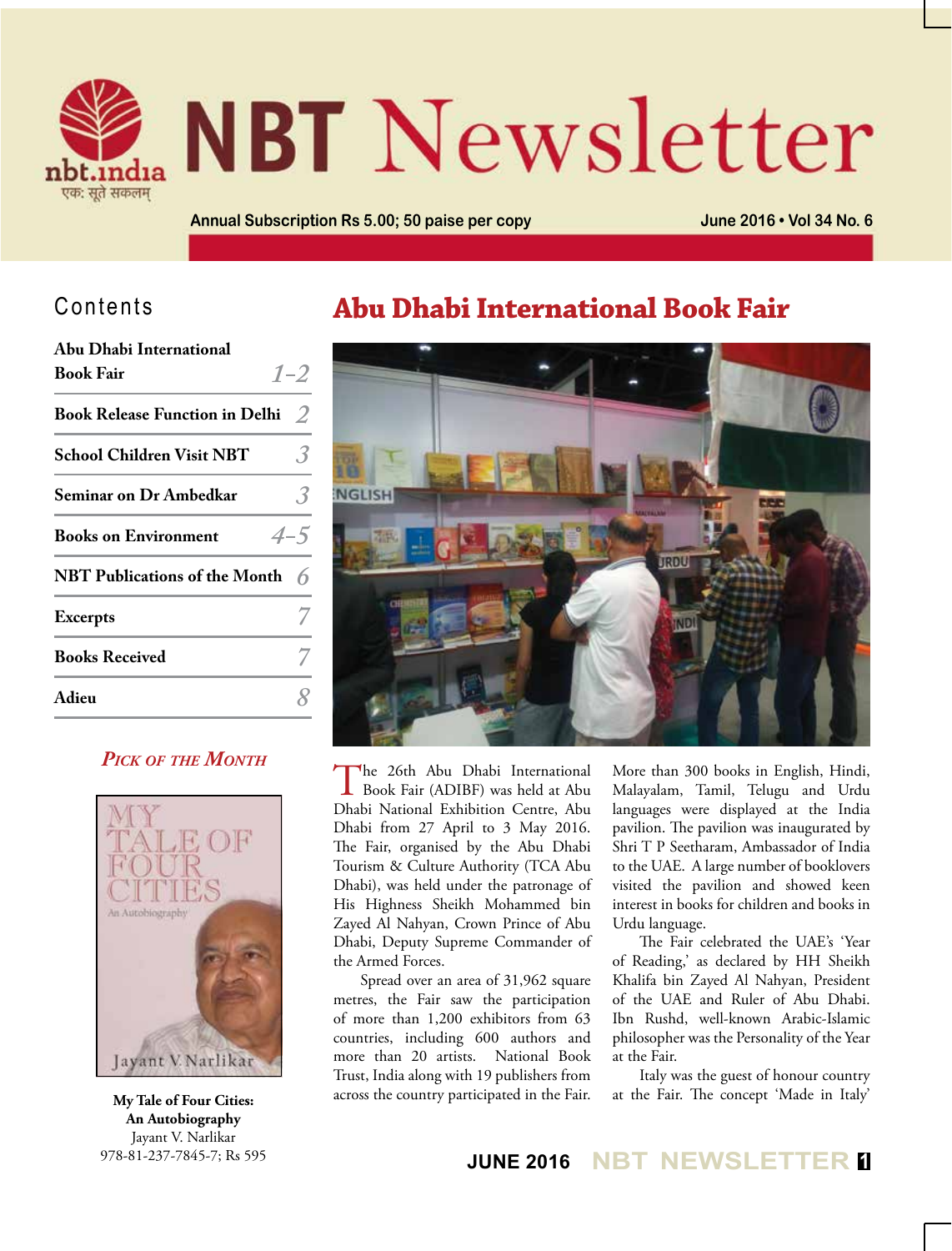was represented at the Italian pavilion in all its forms, from the exceptional vivacity of Italian literature to the innovative energy of Italian design and the extraordinary achievements in art and the culinary arts. More than 16 publishing houses along with a large number of authors, including mystery writer Donato Carrisi and Mediaevalist Franco Cardini represented Italy at the Fair. There was also a display of ancient texts from Rome's Angelica Library including a *Bible* in Arabic and a *Koran* in Latin.

There were several interactive sections at the Fair including Creativity Corner, Theatre Section, Smart Learning Section, Inner Peace Section, Science Section and



Reading Section. These sections remained busy with activities like workshops on theatre, arts & crafts, scientific experiments, storytelling, among others for visitors of all age groups.

More than 500 cultural activities were organised at Creativity Corner, eZone and Service Providers' Area, Show Kitchen and Illustrator's Corner.

In a ceremony held on 1st May 2016, Amin Maalouf, renowned Lebanese author was awarded the Sheikh Zayed Book Award 2016 for cultural personality of the year.

NBT stall witnessed a regular stream of visitors Abu Dhabi is one of the three cities in UAE with a large population of Indian migrants.

Shri Pankaj Chaturvedi, Hindi editor, and Shri Amit Kumar Singh, Asst. Director (Admn.) represented NBT India at the Fair.

## **Book Release in Delhi**

*Dangerous Dispatches*, a novel recently published by the National Book Trust, India was released at a function held at India International Centre, New Delhi on 26 April 2016. The book has been authored by Ms Achala Moulik, IAS (Retd.).

Shri Vinay Sheel Oberoi, IAS, Secretary, Higher Education, MHRD released the book. In his remarks, Shri Oberoi said, "It is a revealing and illuminating book. And

brings to us some of the major events that continue to shape contemporary history. He also said that the book is engrossing and an easy to read narrative.

 "I am convinced that it will become an important landmark in literature not only in India but also in Russia," said H.E. Mr. Alexander M Kadakin, Ambassador of Russia to India, who was the Chief Guest on the occasion. He added, "Going through the history of the late 20th century, the author skillfully interweaves different but equally fascinating and dramatic stories of the Indian, Russian, Afghan and English characters into the historical context. Through Iran, Afghanistan, India, Bosnia and Russia, their fates reflect the major



global upheavals in the second half of the 20th century."

He further said that the novel is a result of thoughtful research of the archival documents of that epoch, analysis of the historical facts beyond the knowledge of the general public. These allow the readers to understand deeper the origins and the



consequences of the events that substantially influenced the global political situation in the late 20th century.

In her address, Dr Rita Chowdhury, Director, NBT said that in the backdrop of conflicts in Afghanistan and Middle East, the author has brilliantly brought out the human side of the conflicts. She remarked that the human relations are more relevant than the conflicts as they shape the fate of the nation as well the individuals.

Shri K Raghunath, IFS (Retd.), former Foreign Secretary, Government of India also spoke on the occasion.

Set against the backdrop of 20th Century's conflicts in the contested lands of Afghanistan, Middle East, Iran and Bosnia, *Dangerous Dispatches* is a story of love, dream and betrayals. The events not only shape the destiny of the characters in the novel but also the fate of nations.

The author of the book is the former Secretary, Higher Education, MHRD. Ms Moulik has also written a number of books including *Pushkin's Last Poem* published by NBT. She is recipient of Pushkin Medal and Sergey Yesenin Prize for promoting Russian literature.

**<sup>2</sup> NBT NEWSLETTER JUNE 2016**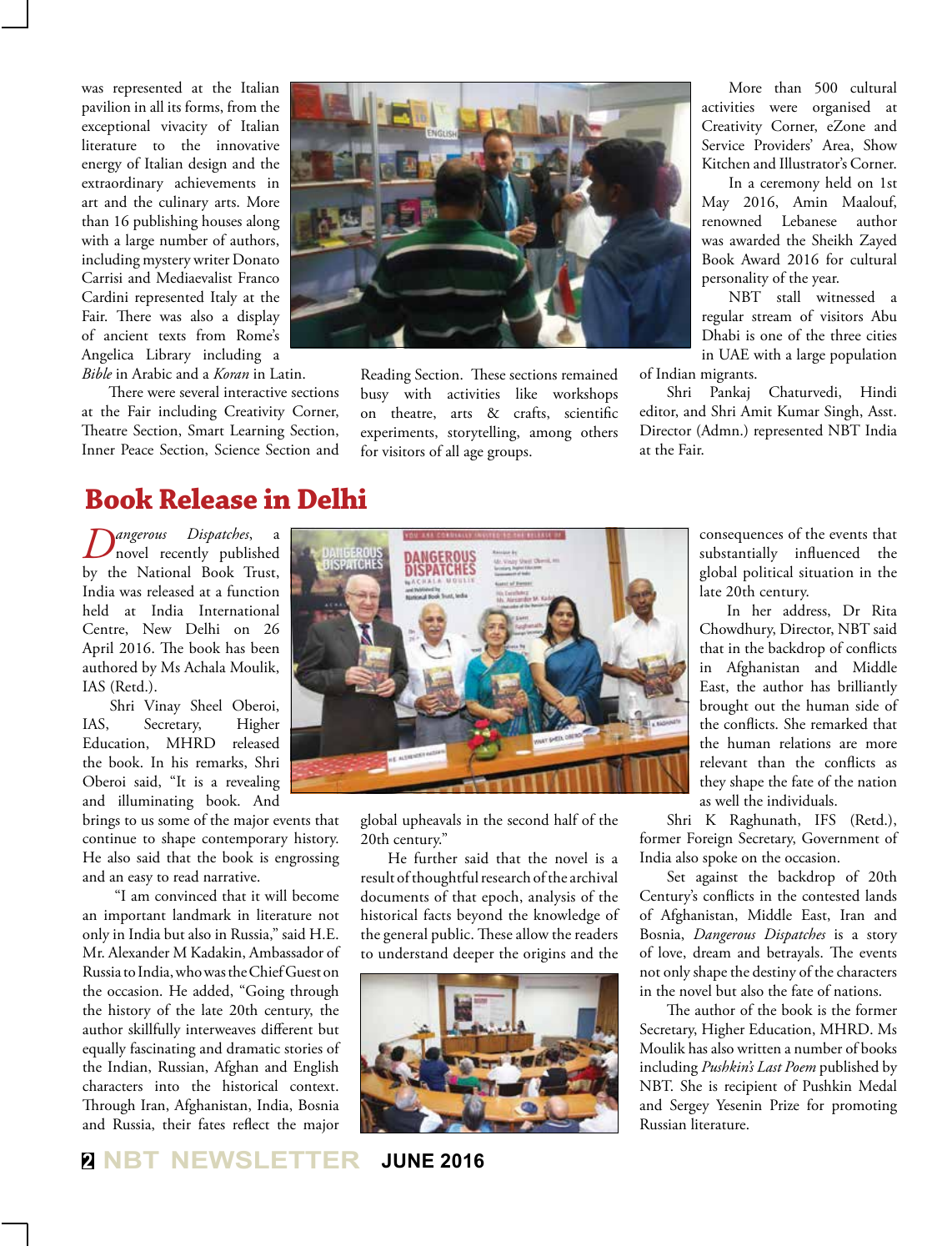# **School Children Visit NBT**

**L**books n its endeavour to promote and reading habit amongst children, National Centre for Children's Literature organized an interactive session at the NCCL Library on 6th May 2016. A large number of students along with their teachers from Nigam Pratibha Vidyalaya, Masudpur, Vasant Kunj and Teach for India participated in this session.

While exhorting the teachers and students to read more frequently, Shri Baldev Bhai

Sharma, Chairman, NBT said that the books are the best friends because a friend may leave you someday, but books remain with you throughout your life. He talked of the essence of knowledge and the role of teacher as described in the age-old Indian scriptures. He also emphasized upon the need to make books more entertaining. He





also felt that the books which promote the values of togetherness, love and harmony should be given priority by children and teachers.

During the session, a workshop on how to write a poem was organised wherein the teachers and children got acquainted with the nuances of composing a poem. The children onthe-spot prepared an interesting poem on their favourite sports person, Sachin Tendulkar. The session was followed by a workshop on book review.

Later, children visited NBT book shop where they were excited to see a large number of books, especially the children's books in different Indian languages.

The programme was coordinated by Ms Mithilesh Anant, Librarian-cum-Documentation Officer (NCCL), and Shri Dwijendra Kumar, Assistant Editor, NBT.

## **Seminar on Dr Ambedkar**

As part of Dr.<br>ABhimrao Ramji Ambedkar's 125th<br>hirth anniversary anniversary celebrations, National Book Trust, India in collaboration with Vijaynagara Srikrishnadevaraya University organized a seminar on 'Dr B R Ambedkar's Contribution to the Constitution of India:

An Overview' at Ballari, Karnataka on 14th April 2016.

Inaugurating the seminar, Prof. G B Nandan, a noted scholar, said, "We should follow the ideology of Dr Ambedkar for the benefit of the country." He added that he was one of the greatest scholars of our country whose thoughts are still relevant for the well-being of the society.

Prof. M S Subhash, Vice-Chancellor of the University presided over the function. He opined that the contribution of Dr Ambedkar for the upliftment of the



down-trodden people of the country was remarkable.

Dr B Saroja, noted academician, Shri Veerendra Patil, well-known lawyer, Prof. T M Bhaskar, Registrar of the university, Dr Rajendra Prasad and Dr Shantha Naik also spoke on the occasion.

The speakers discussed about the role of Dr Ambedkar in framing the Constitution of India with special reference to the Preamble.

Shri Nagarajappa, Editor, NBT coordinated the programme.

#### **International Yoga Day**

The International Yoga Day will be observed on 21st June. In his address to the United Nations General Assembly, Prime Minister Shri Narendra Modi urged the international community to celebrate 21st June as Yoga Day. Following his initiaive, UN General Assembly on 11th December 2014 unanimously passed a resolution to celebrate 21st June as International Yoga Day.

NBT India has published a book on Yoga, titled *A Primer on Yoga: Theory and Practice*, written by Ramesh Bijlani.



978-81-237-7641-5; Rs 130

### **JUNE 2016 NBT NEWSLETTER <sup>3</sup>**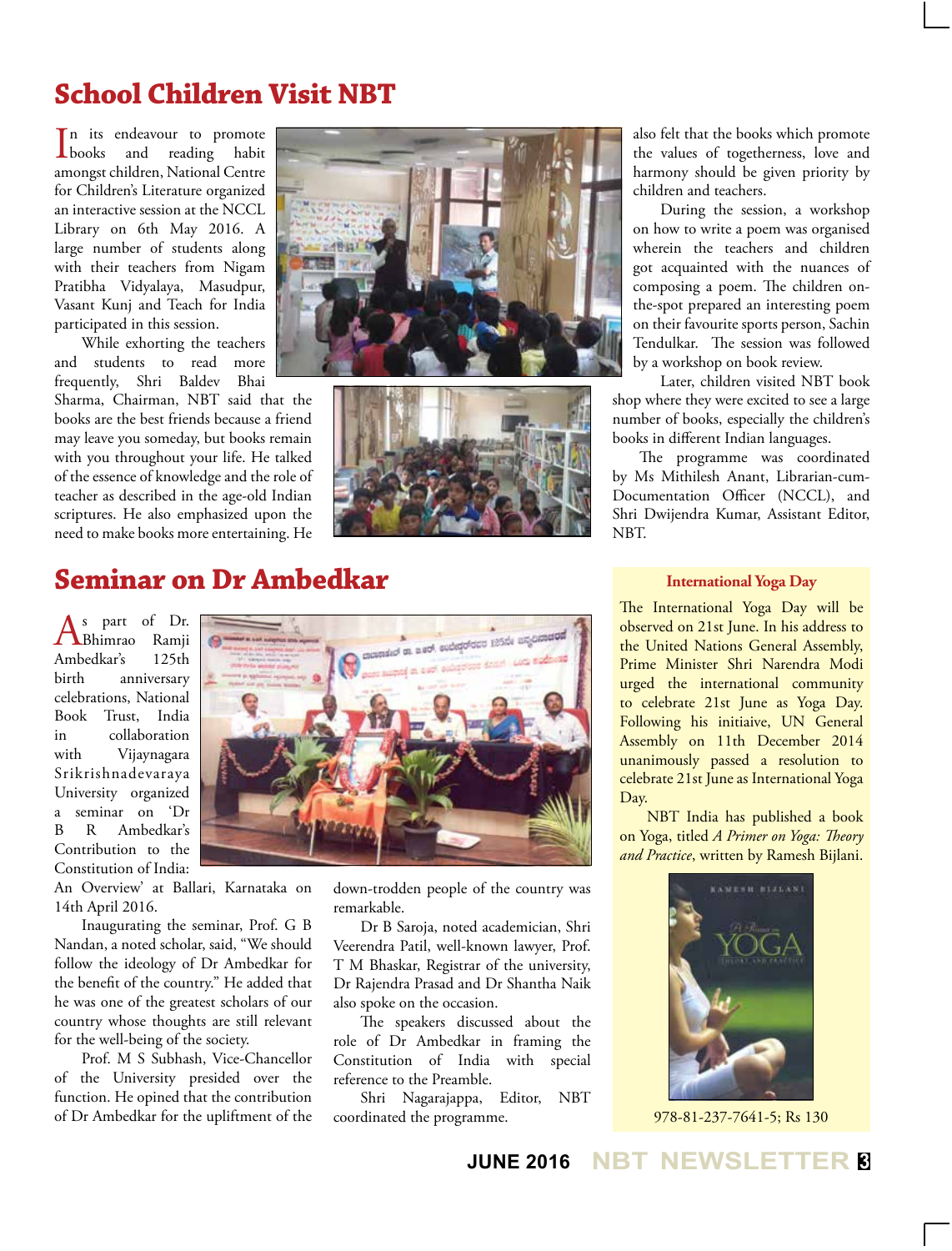## **Books on Environment**

World Environment Day is celebrated every year on 5 June to raise global awareness to take positive environmental action to protect nature and the planet Earth. Established by the United Nations General Assembly in 1972, it is run by the United Nations Environment Programme (UNEP). NBT India has published a number of books on environment and pollution to spread awareness among people belonging to different age-groups. Some of those books are listed below.

#### **Back to Nature**

B K Trehan/Indu Trehan To undo the wrongs we have done to the environment, we have to go back to nature, because man and nature are interdependent. This



book should act as an emergency call to governments, policy makers, and the common people around the world, to make a U-turn from the disastrous path of unnatural, fast economic gains. 978-81-237-6381-1; Rs 105

#### **Our Environment**

#### Laeeq Futehally

Written in an easy and lucid style, the book looks at the varied natural environment of our country in all their contours of utility and aesthetic appeal. The



author emphasises, without being averse to the needs of man's dependence on Nature, that most of the damage inflicted on the environment is unwittingly done. 978-81-237-0036-6; Rs 90

#### **The Planet Earth**

#### S M Mathur

The book, besides giving physical data of the Earth, gives a concise account of the broad physical features of the globe such as oceans, mountains, rivers and lakes. 978-81-237-5858-9; Rs 45

#### **Coastal Hazards**

H N Srivastava

Written in a simple language, the book not only describes the coastal environment but also the many hazards, as well as the technological advances in forecasting and the early warning systems being used. 978-81-237-5452-9; Rs 70

#### **Ecology and Sustainable Development** P S Ramakrishnan

This revised edition discusses community participation in natural resource management, which is linked to sustainable management of natural and humanmanaged ecosystems,

with concern for sustainable livelihood of rural societies in the short-term, and sustainable development of the region as part of a long-term plan. 978-81-237-5257-0; Rs 145

#### **Environmental Pollution**

N Manivasakam

At a time when environmental pollution is increasing day by day, this book, while discussing the general nature of pollution, also examines in detail some of the major areas of

pollution like air, water and soil, including thermal radiation and noise pollution and their deleterious impact on man and environment alike.

#### 978-81-237-1034-1; Rs 100

#### **Minerals, Mines and Environment in Human Life**

K K Chatterjee

Minerals are essentially a part of nature, used for making various industrial products, as well as required in the technologies for protecting and preserving



the environment. However, there is an endless conflict between the industries and the environmentalists. This book seeks to bridge all the gaps between the mining industries and the environmentalist groups and clear the confusion in the minds of all



**FFION** 

the stakeholders by treating the subject through a blend of geology, social science and environmental science. 978-81-237-6733-8; Rs 90

#### **Our Water Resources** Rama

This book provides information on India's water resources derived largely from rainfall, which is generous but uneven in its distribution



over time and place. This necessitates the need for gigantic projects for the control, storage and transfer of the available supply. 978-81-237-0803-4; Rs 45

#### **Plastics: A Threat to Mankind** Chintan

This book explains the impact of plastics on the environment, human health and economy, and describes what all is being done to reduce our dependence on the plastics, which will eventually be beneficial to the mankind in the long run.

978-81-237-4629-6; Rs 45

#### **Primer on Characterising Biodiversity**

P S Ramakrishnan

Biodiversity is all about understanding Nature and being a part of it. This volume looks at its transdisciplinary dimensions which real-life examples from the rural and tribal traditional ecological knowledge on conserving



biodiversity and revering Nature through traditional practices, which the modern world is ignoring or trying to modify. 978-81-237-5975-3; Rs 60

#### **Primer on Forest Biodiversity** P S Ramakrishnan

This volume emphasizes upon ecological, social, economic and cultural dimensions of forestry, taking a trans-disciplinary approach towards forest biodiversity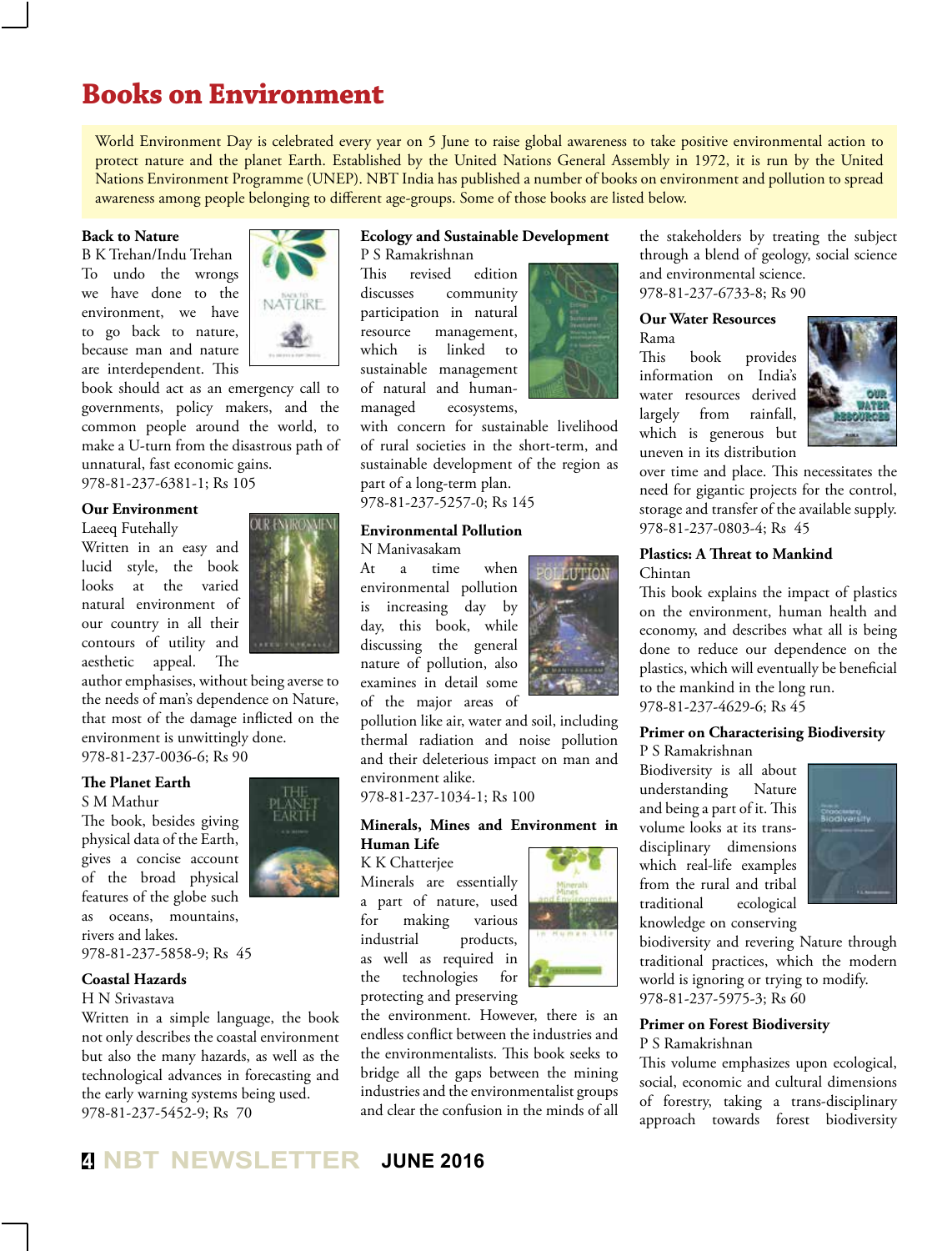conservation and linked sustainable forest management.

978-81-237-6301-9; Rs 70

#### **Primer on Sustaining Agrobiodiversity for Food Security**

P S Ramakrishnan

To the scientific community, agrobidiversity implies crop diversity at the species level and arising therefrom is the sub-specific level biodiversity which in common parlance is often referred to as crop cultivars. Part of a series of primers on biodiversity, this volume discusses designing sustainable pathways for sustainable agriculture for ensuring future food security for all.

978-81-237-6362-0; Rs 60

#### **The Cultural Cradle of Biodiversity**

P S Ramakrishnan

The book considers a range of issues based on the concept of the 'sacred' in an eco-cultural context, emphasising upon the role of natural cultural landscapes as the basis for humans to have

a cultural identity of their own. 978-81-237-5361-4; Rs 150

#### **The Ailing Forests of India**

C K Karunakaran

In pre-historic days, the forests extended over the entire country. The original inhabitants mostly lived as denizens of the forest. Later on, greed and a growing population



 $153 - 14$ 

led to progressive shrinkage of our forest cover and to inevitable consequences in the form of erosion, floods and drought. This book analyses the human interference leading to the highly degraded status of the same today and suggests measures for its eco-restoration.

978-81-237-6568-6; Rs 145

#### **We Breathe and Drink Poison**

#### N Manivasakam

Beginning with the general nature of pollution, the book discusses the major areas of pollution like air, water and soil and how thermal radiation and noise pollution are casting an impact on man

and his environment, posing a danger to all living beings.

978-81-237-1488-2; Rs 90

#### **Trees**

First in the series of ecology books for the young adult, this book is an excellent introduction to the wonderful world of trees in the Asian/Pacific region. In an informal



style full of illustrations and photographs, the book serves to nurture a child's love and care for the environment around. 81-237-1832-2; Rs 95

#### **A Story about Water**

Ravi Paranjape A story is woven around water, in flood and drought,

introducing its different manifestations and uses. Exquisite, delicate illustrations make the

book interesting. (Age-group pre-school) 978-81-237-1101-0; Rs 20

#### **A Trip to the Mountains**

Swapna Dutta

A story about the mountains and how it feels to be holidaying there. It also brings to light the special



features of the mountains children should learn to appreciate. Illustrated by Ratnakar Singh. (Age-group 8-10) 978-81-237-7217-2; Rs 35

#### **Friends of the Green Forest**

Bimalendra Chakraborty An enchanting tale about degradation of forest reserves and how the trend can be reversed. Illustrated by Swapan Nandy. (Agegroup 6-8)



978-81-237-5493-2; Rs 25

#### **From Land to Sea**

Vinita Singhal

An informative story that gives insight into the structure of the earth and the life that envelopes it. Illustrated by Binay Sinha. (Age-group 10-12) 978-81-237-4202-1; Rs 40

## **Growing up with Trees**

Ruskin Bond A collection of beautiful stories revolving around trees and their importance in our lives. Four-colour illustrations are by Judhajit Sengupta. (Age-group 12-14) 978-81-237-5464-2; Rs 65



**Joy in the Jungle**

Santanoo Tamuly A story about a boy called Munu who is very kindhearted, loves nature and how he manages to help a baby rhinosaurus survive. Colourful illustrations



are by Durlabh Bhattacharjee. (Age-group 6-8)

978-81-237-5628-8; Rs 30

#### **Mini Visits the Atlantic Ocean**

Herminder Ohri

This book takes the child on a visit to the Atlantic Ocean and introduces its various features and the animals that live there. Visuals are by Ratnakar Singh. (Age-group 8-10)

978-81-237-6166-4; Rs 30

#### **Nature's Gift**

Utpal Talukdar

A tale about two friends; a bird and an elephant. The elephant wishes to fly and the bird tries to help him. But both fail miserably only to realise



that everyone is made differently by Nature. Illustrated by the author himself. (Age-group 6-8)

978-81-237-6933-2; Rs 45

#### **Once in a Village . . .**

H C Madan This is a charming story of a village which is affected by drought due to the felling of



trees. Simply told, it graphically describes the suffering of people, animals and plants and thus portraying the importance of preservation and conservation of nature. Illustrated by Nina Bahl. (Age-group 8-10) 978-81-237-2046-3; Rs 30

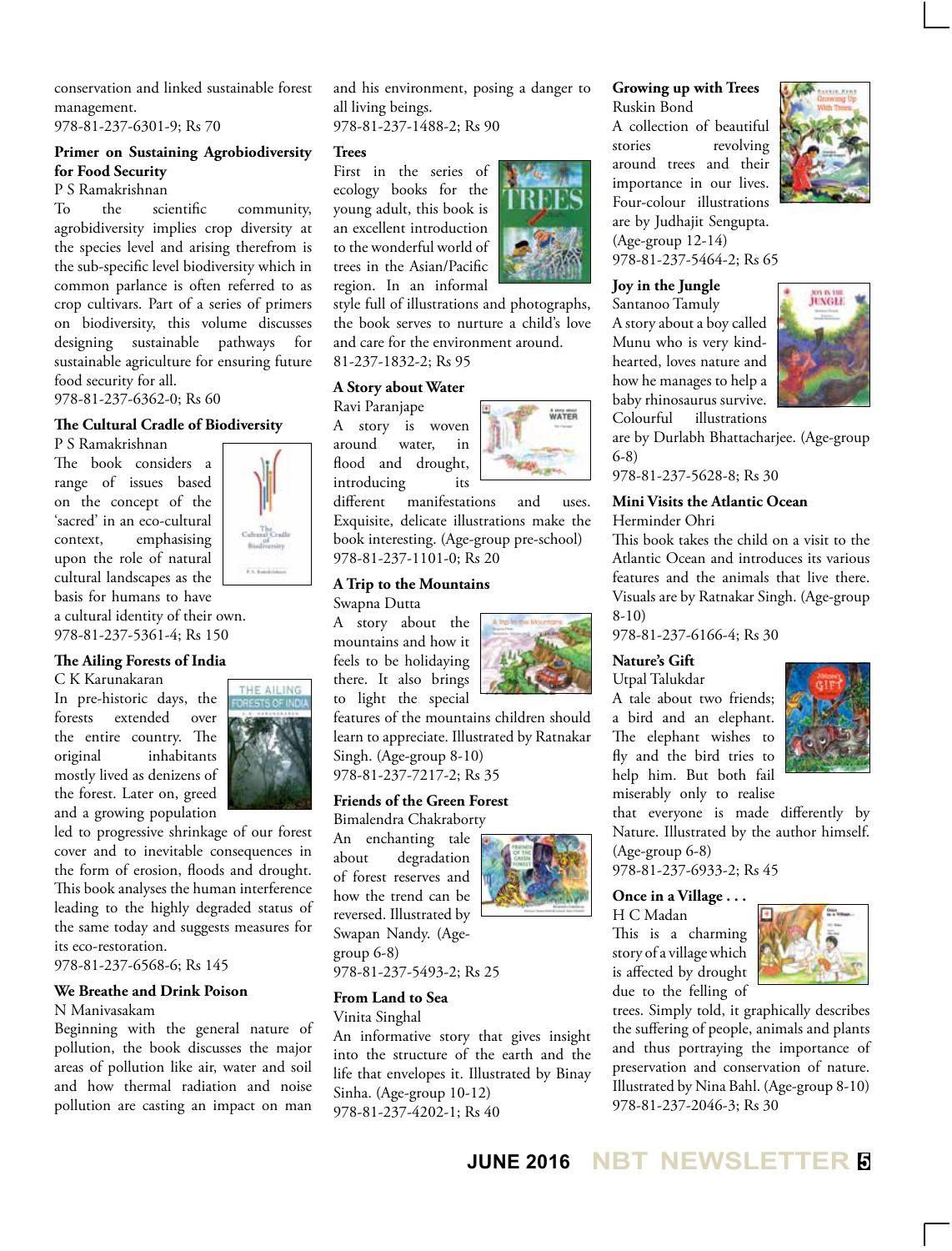## **NBT Publications of the Month**

#### **Aiwan-e-Ghazal**

Jeelani Bano

Translated from the Urdu Original by Zakia Mashhadi

*Aiwan-e-Ghazal* is the saga of the decadent society of feudal landlords of Hyderabad. It starts from the last days of British Raj and ventures into the early years of Independent India. It has a vast canvas teeming with



a multitude of characters and events. The book empathises with the oppressed women, feels the apathy of a certain section of society towards the tumultuous events of the time and realises the growing materialistic approach to life. Though the characters are many, they are crafted so skilfully that each one of them stands out distinctly. In spite of being culture specific and dating back to more than half a century, the novel retains thematic relevance as well as readability. Jeelani Bano, a Padma Shri and Sahitya Akademi awardee, is one of the most famous writers in Urdu.

978-81-237-7847-1; Rs 260

#### **Dangerous Dispatches**

Achala Moulik

The story of a brilliant and intrepid frontline journalist Shivan Khamboj and his wife Romona, the archaeologist. Their friends the idealistic Russian journalist Alexei Rumyanstev and his wife Ludmila,



the visionary Afghan Prince Farid and his wife Anahita, the English writer Julian Ashford and his beloved Vinita. Set against the backdrop of some of 20th Century's conflicts in contested lands of Afghanistan, Middle East, Iran, Bosnia, their lives cross each other's paths. Events that as much shaped the destiny of these individuals as it shaped the fate of nations. It is also the story of their love, dreams and betrayals. From one of India's accomplished writers, this brilliant novel is a tour de force narrative of power and poignancy.

978-81-237-7850-1; Rs 410

#### **Museums of India**

Mahua Chakrabarti Museums act as great repository of our past. But are they only meant to preserve the past for the present, or the present for the future? Or are they also



meant to anticipate future for us, as is evident from various futuristic museums related to science and discovery of human knowledge. The present book takes up all these issues in an easy-to-understand, and non-technical language to present an overview of the various dimensions, facets, role and contribution of Museums in India, besides giving insight into career opportunities available in the field. Illustrated with a number of photographs from various museums across the country, the book is likely to appeal to the vast spectrum of readers including historians, culture aficionados, museologists etc. 978-81-237-7846-4; Rs 380

#### **My Tale of Four Cities**

Jayant V. Narlikar *My Tale of Four Cities* is the English version of Narlikar's autobiography *Chaar Nagrantale Majhe Vishwa* written originally in Marathi. The book is divided in four parts. The first part represents the early years (1-19) in Banaras



Jayant V Natlikar



front.

**Music** Uma Vasudev

978-81-237-7845-7; Rs 595

The book consists of short but rare



music. This began first with a newly curious, culture sensitive Indian listener then increasingly all across the world. The present profiles are based on personal interviews taken by the author and most of these were published in The Illustrated Weekly of India, a Times of India publication, in the late nineteen fifties. 978-81-237-7777-1; Rs 170

E.M. Forster, scientists like Fred Hoyle, Paul Dirac, S. Chandrasekhar, politicians like Lal Bahadur Shastri, Indira Gandhi and Rajiv Gandhi, musicians like Narayanrao Vyas, architect Charles Correa etc. His time-span as described here covers the period 1938- 2003, a period when there were significant changes in India on the political front, on the technology front and on the educational

**Select Stalwarts of Hindustani Classical** 

#### **Swami Vivekananda: The Eternal Inspiration for the Youth**

Sandipan Sen This revised edition is a concise story about the life-journey of an extraordinary man who never grew old. But there is risk in knowing more about Swami Vivekananda and his ideas. Once



you get to know his philosophy more intimately, you have only two choices left: either to accept his ideas and arguments or reject them and provide stronger ones. They are sharp and direct. Vivekananda didn't like armchair activism. He would say, 'Be the change you want to see.' 978-81-237-7071-0; Rs 85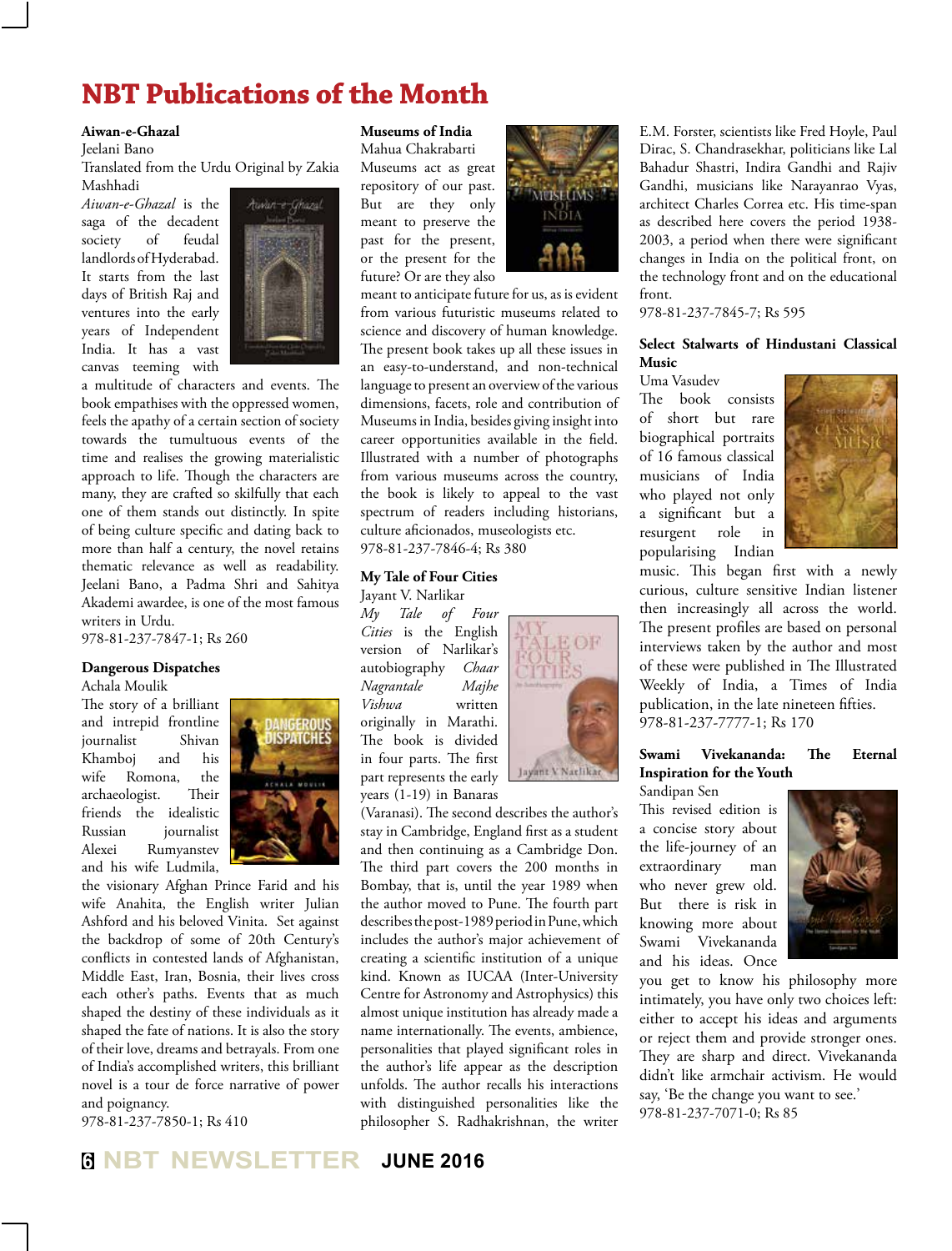## **Excerpts**

NBT India has published the title *Kanaklata Barua* under its new Women Pioneers series. Kanaklata was only seventeen when she fell to the bullets of brutal police firing while trying to hoist the tricolour at the Gohpur Police Station. Herein we reproduce excerpts from the chapter 'Kanakalata's Childhood'. - *Editor*

Influenced by the political events of the time, Kanaklata grew up to be a serious and responsible child, mature beyond her age. Kanaklata refrained herself from moving around with girls of her age and unlike other girls of her age group who enjoyed playing around, Kanaklata showed deep interest not only in listening to stories about Gandhi, but also about Independence and the Congress.

Often lost in deep thoughts of her own she would listen with rapt attention to the stories of oppression on the Assamese people, narrated by her grandfather, Ghanakanta Barua who would impress upon his children stories about the atrocities committed on the people of Assam by the British. He would tell them stories about the forceful collection

## **Books Received**

*Commentary on The Information Technology Act*; S.R. Bhansali; Universal Law Publishing Co., A-73/1, G.T. Karnal Road Industrial Area, Delhi-110033; 978-93-5035-595-4; Rs. 895

An exhautive sectionwise commentary on the Information Technology Act, 2000 along with rules, regulations, orders, guidelines, notifications, model law on e-commerce, state laws and proformas. During the last few years a



number of changes have taken place in the IT Act. There are manifold challenges and problems including that of interception, monitoring, decryption of information, safeguards for blocking of information, etc. This edition deals with all such problems.

of taxes by the British, like the tax on collection of firewood, compelling many Assamese families to leave their homes and flee to the hills. In reply to the questions raised by the children as to why the officers oppressed their own people, Ghanakanta explained that it was because of their greed for official position that they indulged in oppressing their own people. Kanaklata's uncles, Jaduram Bora and Debendra Nath Bora, both active Congress workers, made frequent visits to Kanaklata's house. She was deeply influenced by the interactions she had with them during such visits.

During one of the story telling sessions Ghanakanta Barua decided to narrate the circumstances under which Assam came to be under the clutches of the British rule following the Treaty of Yandaboo (1826). Explaining how and why the Ahom gentry had planned a revolt against the British, he chose to narrate the story of Maniram Dewan, who was a loyal supporter of the British East India Company in the early years, but had been ultimately hanged to death by the British on the charge of conniving against them during the revolution of 1857. In reply to Kanaklata's questions about Maniram

*How Weird is That*; Ranjit Lal; The Energy Resource Institute, Darbari Seth Block, IHC Complex, Lodhi Road, New Delhi-110033; 978-81-7993-580- 4; Rs. 185

Daddies that are Mummiees... Mummies that eat Daddies... Shrimps that could knock you out with one punch... Touch-me-not frogs... A wildcat that hypnotizes

with its ears and brings down flying birds... Gluttons that eat themselves up... Nonvegetarian plants... Bottoms-up babies that parasail around the world... Meet and share the adventures of all these weird and wacky creatures in the wonderful world of natur's bizarre! Beautifully illustrated book that introduces animals.



Manjari was siting under a tree, lost in her thoughtful world enjoying the breeze.

on the path that steered

She saw a vehicle silently lumbering up the slope



to the forest. She ran to her village to alert the people. What happened next ? The Forests Belong to Us tells the story of how women and children by most peaceful means, by hugging the trees, saved the guardians of nature. This small incident planted the seeds of the first people's movement to save trees, called 'Chipko Andolan'.

Dewan, Ghanakanta explained the reasons behind the latter's gradual hostility towards the British. He explained to Kanaklata that Maniram had established his own tea garden at Chenimora in Jorhat, to become the first Indian to grow tea commercially in Assam. Seeing his success in tea growing, the British administration, at the behest of the European tea planters, created numerous administrative obstacles in his way. ... Kanaklata was apprised about the efforts undertaken by the disillusioned Maniran Dewan to relieve the people of Assam from British oppression.



**Kanaklata Barua** *Shiela Bora* 978-81-237-7819-8; Rs 155

*The Forests Belong to Us*; Subhadra Sen Gupta; The Energy Resource Institute, Darbari Seth Block, IHC Complex, Lodhi Road, New Delhi-110033; 978- 81-7993-362-6; Rs. 150

**JUNE 2016 NBT NEWSLETTER <sup>7</sup>**